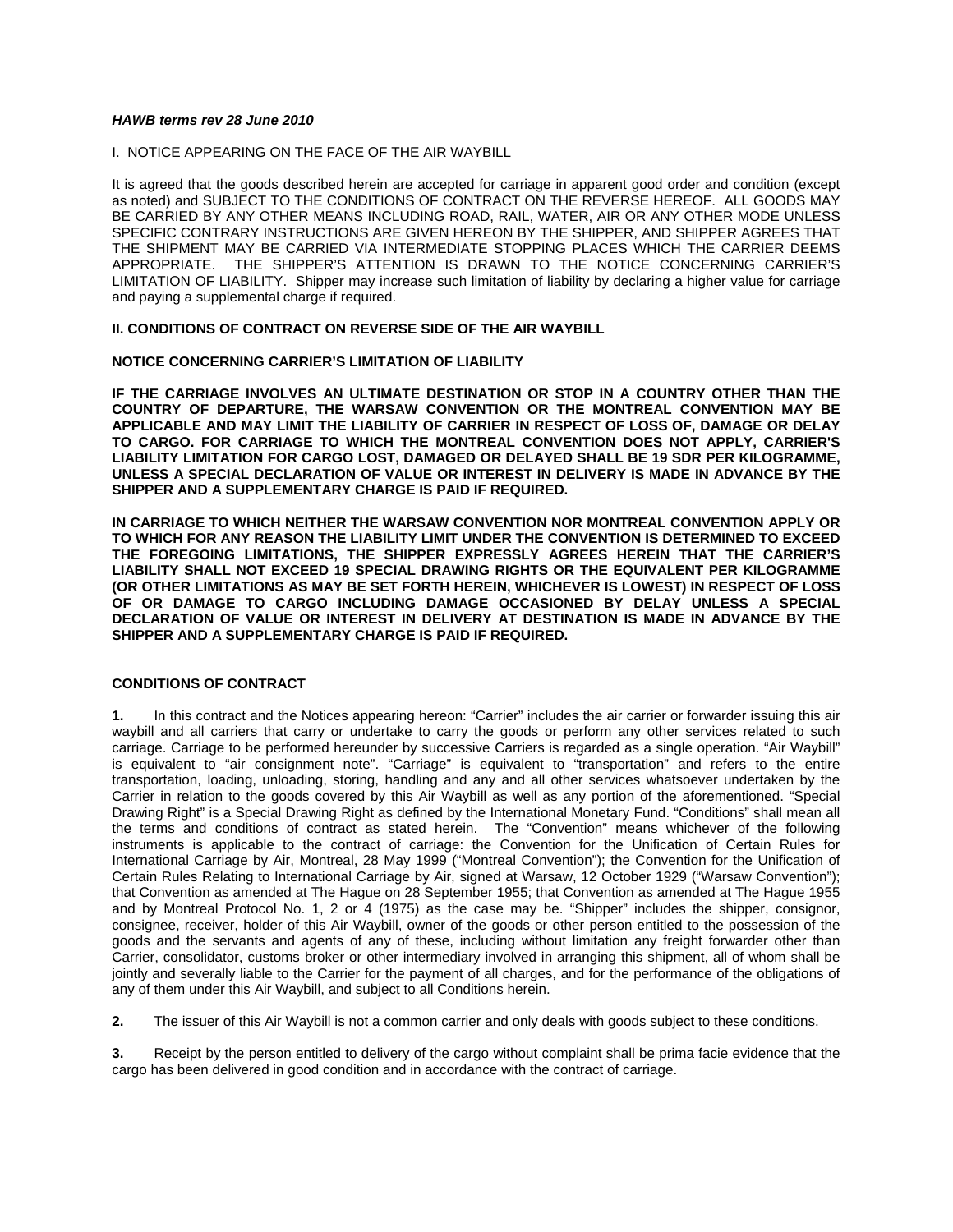**4.** (a) Carriage hereunder is subject to the rules relating to liability established by the Convention unless such Carriage is not "international carriage" as defined by the Convention.

 (b) To the extent not in conflict with the foregoing, Carriage hereunder and other services performed by each Carrier are subject to:

 (i) applicable laws (including national laws implementing the Convention), government regulations, orders, and requirements;

(ii) provisions herein set forth; and

 (iii) applicable standard trading terms and conditions, tariffs, rules, regulations and timetables (but not the times of departure and arrival therein) of such Carrier, which are made part hereof and which may be inspected at any of its offices and at airports from which it operates regular services.

 (c) If any legislation, statute, law, treaty, or other rule ("law") is compulsorily applicable to any business undertaken, these Conditions shall, as regards such business, be read as subject to any such law, and nothing in these Conditions shall be construed as a surrender by the Carrier of any of its rights or immunities or as an increase of any of its responsibilities or liabilities under such law. If any part of this Air Waybill is repugnant to or inconsistent with any such law, such law shall prevail and shall be considered a part of this contract for as long as such applies by their own force, and no further, except as may be expressly invoked and incorporated by reference elsewhere herein.

**5.** The agreed stopping places (which may be altered by the Carrier in case of necessity) are those places (except the place of departure and the place of destination) set forth on the face hereof or shown in Carrier's timetables as scheduled stopping places for the route.

**6.** If the sum entered on the face of the Air Waybill as "Declared Value for Carriage" represents an amount in excess of the applicable limits of liability referred to in the above Notice and in these Conditions and if the Shipper has paid any supplementary charge that may be required by the Carrier's tariffs, conditions of carriage, or regulations, this shall constitute a special declaration of value or interest in delivery at destination and in this case Carrier's limit of liability shall be the sum so declared. Payment of claims shall be subject to proof of actual damages suffered. **EXCEPT AS THE CONVENTION OR OTHER APPLICABLE LAW MAY OTHERWISE REQUIRE, THE CARRIER SHALL NOT BE LIABLE FOR ANY CONSEQUENTIAL, INCIDENTAL OR INDIRECT LOSS, LOSS OF PROFITS OR SALES, LOSS OF MARKET, LOSS OF CONTRACT, LOSS OF REPUTATION OR GOODWILL, LOSS OF REVENUE OR USE CLAIMS, PUNITIVE OR EXEMPLARY DAMAGES, THE CONSEQUENCES OF DELAY OR DEVIATION HOWSOEVER CAUSED, ANY DAMAGE OR DELAY CAUSED BY THE SHIPPER, THIRD PARTY CLAIMS AGAINST THE SHIPPER OR ANY DAMAGE OCCURRING OUTSIDE THE CUSTODY OF THE CARRIER OR ITS SUBCONTRACTORS. THE DEFENSES AND LIMITS OF LIABILITY PROVIDED FOR HEREIN SHALL APPLY IN ANY ACTION AGAINST THE CARRIER WHETHER FOUNDED ON CONTRACT, TORT, EQUITY, INDEMNITY, BAILMENT OR ANY OTHER BASIS WHATSOEVER AND EVEN IF THE LOSS OR DAMAGE AROSE AS A RESULT OF NEGLIGENCE, RECKLESSNESS OR FUNDAMENTAL BREACH.** 

**7.** Except as the Convention or other applicable law may otherwise require, the Carrier is not liable for any loss, damage, or delay, directly or indirectly arising out of compliance with laws, government regulations, orders, or requirements, or from Act of God, - e.g. earthquake, cyclone, storm, flood, fog, Force Majeure, - e.g. war, plane crash or embargo, Vis Major or, any other cause or event which the Carrier is unable to control or avoid and the consequences whereof the Carrier is unable to prevent by the exercise of reasonable diligence.

**8.** In cases of loss, damage, or delay of the consignment, the weight to be taken into account in determining Carrier's limits of liability shall be only the weight of the package or packages concerned. Note: Notwithstanding any other provision, for foreign air transportation as defined in the U.S. Federal Aviation Act, as amended, in case of loss or damage or delay of a shipment or part thereof, the weight to be used in determining the Carrier's limit of liability shall be the weight which is used (or a pro rata share in the case of a part shipment loss damage or delay) to determine the transportation charge for the shipment.

**9.** Any exclusion or limitation of liability or other provision benefiting the Carrier shall apply to and be for the benefit of Carrier's agents, servants, subcontractors and representatives and any person whose aircraft is used by Carrier for Carriage and its agents, servants, subcontractors and representatives. Such persons include, without limitation, sub-carriers, connecting carriers, couriers, warehousemen, terminal operators, baggage handlers, security providers, consolidators, truckers, road, rail, water and air transport operators, any independent contractor directly or indirectly employed by Carrier in performance of the Carriage and/or attendant services, and anyone assisting in the performance of the Carriage. Any such limitation of liability shall be a single, aggregate limitation, and satisfaction of such limitation by any one or more of the foregoing shall act as a satisfaction of such limitation by all of them. For purposes of contracting for the benefits of this provision and no further, Carrier acts herein as agent for all such persons benefiting from this provision. Without prejudice to the foregoing, no benefits hereunder extend to any such persons with respect to any claim brought against them by the Carrier.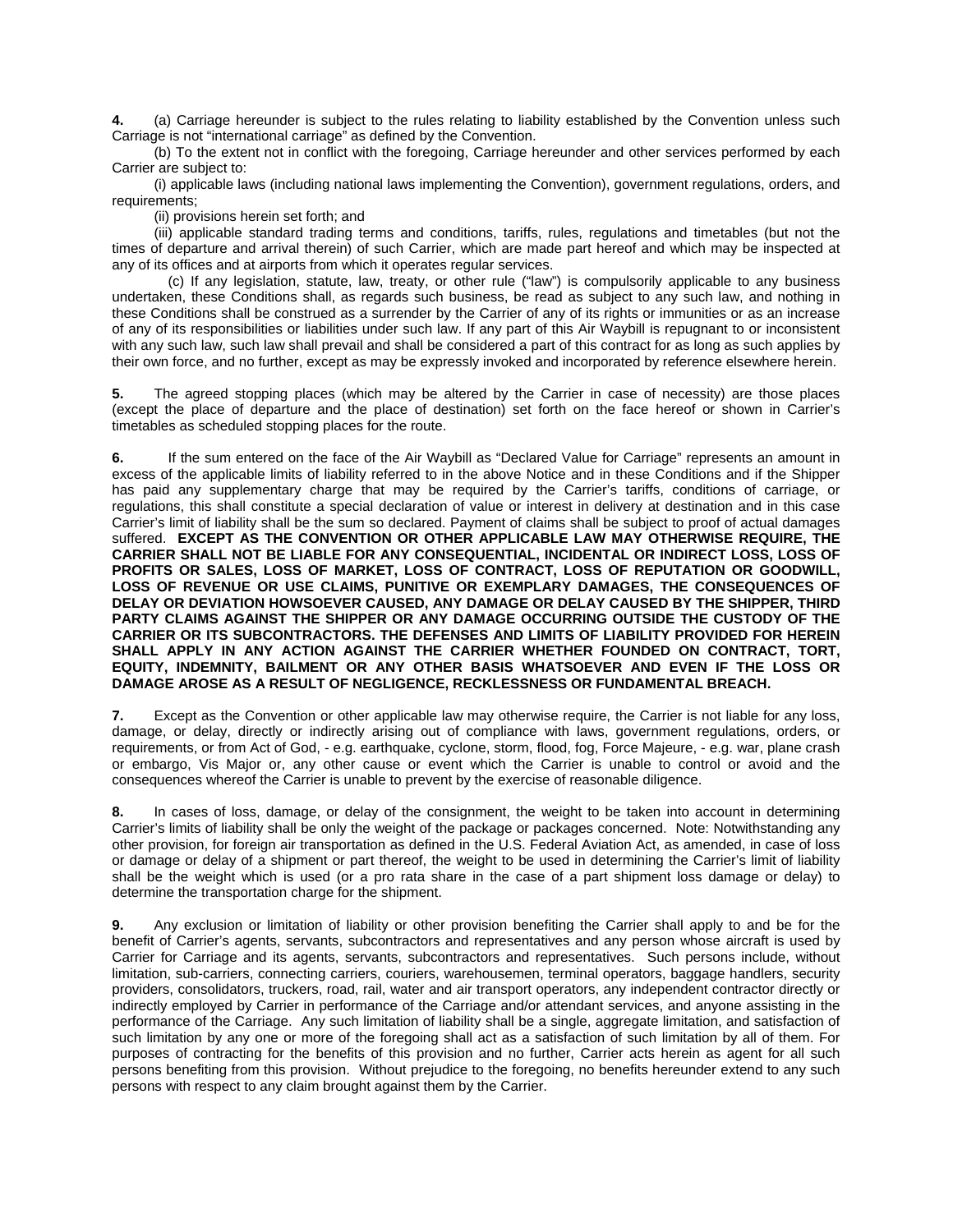**10.** Whilst the Carrier agrees to use all reasonable endeavors to complete the Carriage hereunder with reasonable dispatch no time for completion is fixed and the Carrier reserves to itself the right without notice to substitute alternative Carriers or aircraft and with due regard to the interest of the Shipper use other means of transportation. The Carrier is further authorised by the Shipper to select the routing and all intermediate stopping places that it deems appropriate or to change or deviate from the routing shown on the face hereof.

**11.** The goods or packages said to contain the goods described on the face hereof are accepted for Carriage from their receipt at Carrier's terminal or airport premises at the place of departure to the airport at the place of destination. If so specifically agreed the goods or packages said to contain the goods described on the face hereof are also accepted for forwarding to the airport of departure and for on forwarding beyond the airport of destination. If such forwarding or on forwarding is by carriage operated or arranged by the Carrier issuing this Air Waybill such carriage shall be upon the same terms as to liability as are herein contained. The Shipper, owner and consignee hereby authorize the Carrier to do all things deemed advisable to effect such forwarding or on forwarding including but without limitation selection of the means of forwarding or on forwarding and the routes thereof (unless these have been herein specified by the Shipper), execution and acceptance of documents of Carriage (which may include provisions exempting or limiting liability), and consigning of goods with no declaration of value notwithstanding any declaration of value in this Air Waybill.

**12.** Carrier is authorized (but shall be under no obligation) to advance any duties, taxes, or charges and to make any disbursements with respect to the goods, and the Shipper owner and consignee shall be jointly and severally liable for the reimbursement thereof. No Carrier shall be under obligation to incur any expense or to make any advance in connection with the forwarding or reforwarding of goods except against repayment by the Shipper.

**13.** When goods are accepted or dealt with upon instructions to collect freight, duties, charges or other expenses from the consignee or any other person the Shipper shall remain responsible for the same if they are not paid by such consignee or other person immediately when due.

**14.** (a) Notice of arrival of goods will be given promptly to the consignee or to the person indicated on the face hereof as the person to be notified. The Carrier is not liable for non-receipt or delay in receipt of such notice.

 (b) On arrival of the goods at the place of destination, subject to the acceptance of other instructions from the Shipper prior to arrival of the goods at the place of destination, delivery will be made to or in accordance with the instructions of the consignee on payment of all charges due. If the consignee declines to accept the goods or cannot be communicated with, disposition will be in accordance with instructions of the Shipper and subject to payment of all charges.

**15.** (a) The person entitled to delivery must make a complaint in writing to the Carrier issuing this Air Waybill: (i) in the case of visible damage to the goods immediately after discovery of the damage and but in any case not later than 14 days from receipt of the goods;

(ii) in the case of other damage to the goods within 14 days from receipt of the goods;

(iii) in the case of delay within 21 days of the date the goods are placed at his disposal, and (iv) in case of loss (including non-delivery) of the goods within 120 days from the date of issue of the Air Waybill; (b) For the purpose of sub-paragraph (a) above complaint in writing shall be made to the address of the Carrier issuing this Air Waybill as shown on the face hereof or to an office or agent of such Carrier at the point of origin or

destination. (c) Any rights to damages against the Carrier shall, in any event, be extinguished unless an action is brought

within two years from the date of arrival at the destination or from the date on which the goods ought to have arrived or from the date on which the transportation stopped. (d) **THE SHIPPER, UNDERSTANDING THAT THE ORDINARY RATES OF THE CARRIER ARE PREMISED** 

**UPON THE CARRIER'S LIMITATION OF LIABILITY, AND IN CONSIDERATION FOR SUCH RATES, IN ADDITION TO ALL OTHER RESPONSIBILITIES SET FORTH HEREIN, THE SHIPPER EXPRESSLY AGREES TO DEFEND, INDEMNIFY, AND HOLD HARMLESS THE CARRIER FOR ANY AND ALL LIABILITY OR CLAIMS, REGARDLESS OF HOW AND BY WHOM MADE, AGAINST THE CARRIER FOR ANY AMOUNT IN EXCESS OF THE LIMITATION OF LIABILITY TO WHICH CARRIER IS ENTITLED AS AGAINST SHIPPER. .** 

**16.** (a) The Shipper shall comply with all applicable laws, rules and regulations of any government or government agency of any country to from through or over which the goods may be carried or which may be issued by any intergovernmental agency including those relating to:

(i) the packing, carriage, sealing, identification or delivery of the goods or,

 (ii) any aviation or other general freight transport security requirements which must or ought to be complied with by the Shipper.